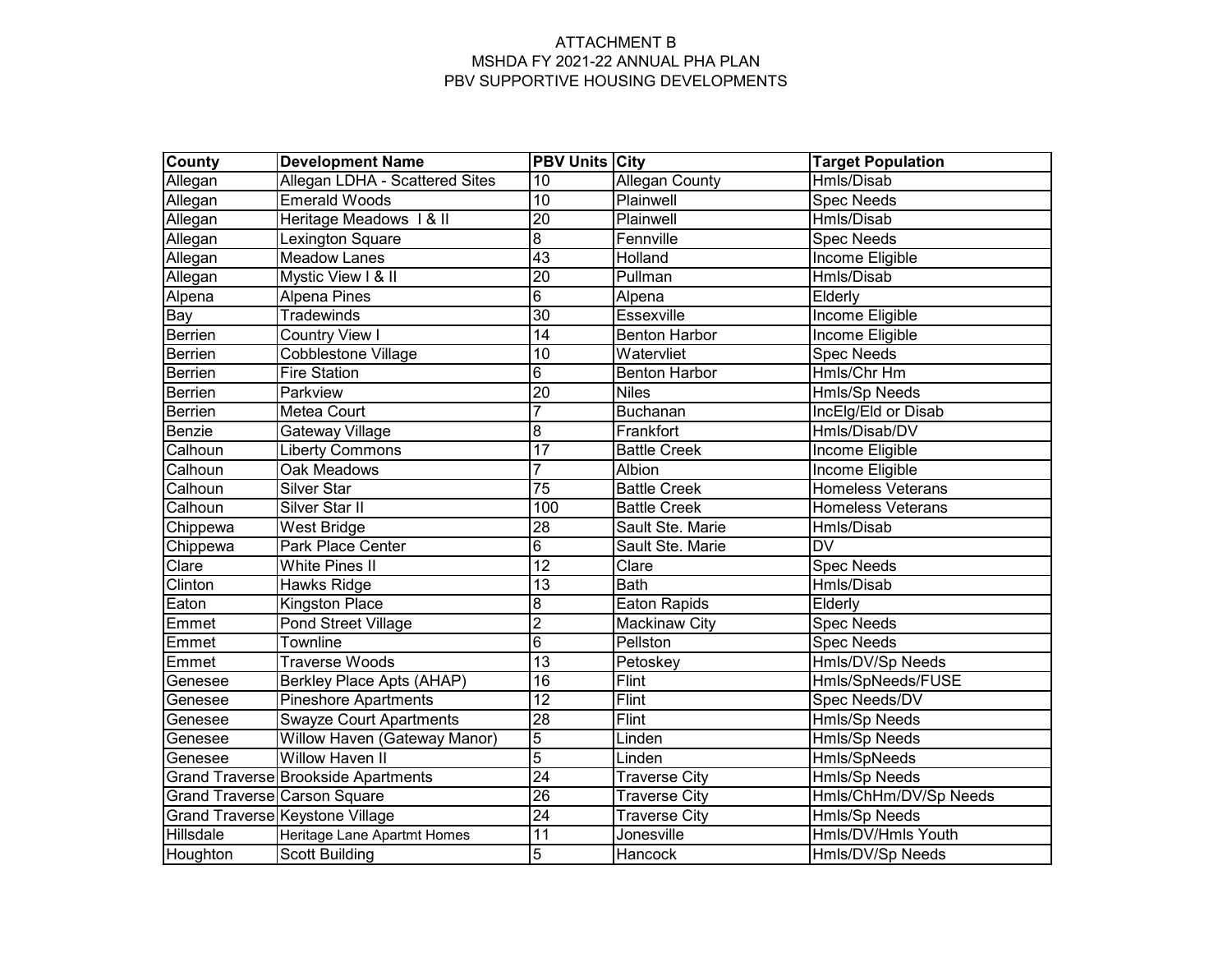| Houghton  | Quincy Haven                     | $\overline{18}$ | Houghton             | Hmls/DV/Sp Needs                      |  |
|-----------|----------------------------------|-----------------|----------------------|---------------------------------------|--|
| Ingham    | 1777 Haslett Road                | $\overline{10}$ | Haslett              | Hmls/DV/Disab                         |  |
| Ingham    | <b>Ballentine Apartments</b>     | $\overline{18}$ | Lansing              | Hmls/DV/Sp Needs                      |  |
| Ingham    | Capitol Park Center (AHAP)       | $\overline{12}$ | Lansing              | Hmls/Chronically Hmls/Sp Needs        |  |
| Ingham    | Delhi Stratford Apartments       | $\overline{10}$ | <b>Holt</b>          | Hmls/ChHm/DV/SpN/Eld                  |  |
| Ingham    | Prestwick Village Apts.          | $\overline{20}$ | <b>Holt</b>          | Hmls/ChHm/Sp Needs                    |  |
| Ingham    | <b>OCOF</b>                      | 3               | Lansing              | <b>Homeless</b>                       |  |
| Ingham    | <b>Walnut Manor (AHAP)</b>       | $\overline{12}$ | Lansing              | Homelss                               |  |
| losco     | <b>Maple Tree</b>                | 5               | East Tawas           | <b>DV/Sp Needs</b>                    |  |
| Iron      | Apple Blossom                    | $\overline{8}$  | Iron River           | Hmls/DV/Sp Needs                      |  |
| Iron      | <b>Crystal View</b>              | $\overline{8}$  | <b>Crystal Falls</b> | Hmls/DV/Sp Needs                      |  |
| Jackson   | Foxfire                          | 73              | Jackson              | Income Eligible                       |  |
| Jackson   | <b>Green Meadows</b>             | 3               | Springport           | <b>Hmls/Sp Needs</b>                  |  |
| Kalamazoo | Courtlandt                       | $\overline{2}$  | Kalamazoo            | $\overline{\mathsf{D}\mathsf{V}}$     |  |
| Kalamazoo | <b>Eleventh Street</b>           | $\overline{8}$  | Kalamazoo            | <b>Income Eligible</b>                |  |
| Kalamazoo | <b>Heather Gardens</b>           | 20              | Kalamazoo            | <b>Chronically Hmls/Special Needs</b> |  |
| Kalamazoo | <b>Gladeshire Townhomes</b>      | $\overline{6}$  | Kalamazoo            | <b>Spec Needs</b>                     |  |
| Kalamazoo | Kalamazoo Scattered Sites        | $\overline{6}$  | Kalamazoo            | Homeless                              |  |
| Kalamazoo | <b>Liberty Street</b>            | $\overline{6}$  | Kalamazoo            | Hmls/Disab                            |  |
| Kalamazoo | Pinehurst                        | $\overline{10}$ | Kalamazoo            | Hmls/Disab                            |  |
| Kalamazoo | <b>Rickman House</b>             | 48              | Kalamazoo            | Hmls/SN                               |  |
| Kalamazoo | <b>Selinon Park</b>              | $\overline{11}$ | Portage              | Hmls/ChrHmless/SpNeeds                |  |
| Kalamazoo | <b>Summit Park</b>               | 5               | Kalamazoo            | Hmls/Disab                            |  |
| Kalamazoo | The Ark Cottages                 | $\overline{9}$  | Kalamazoo            | Hmls/Youth                            |  |
| Kalamazoo | YWCA of Kalamazoo                | $\overline{2}$  | Kalamazoo            | <b>DV</b>                             |  |
| Kent      | 435 LaGrave                      | 3               | <b>Grand Rapids</b>  | Homeless Youth                        |  |
| Kent      | 501 Eastern                      | 17              | <b>Grand Rapids</b>  | Homeless Youth                        |  |
| Kent      | <b>Bridge Street</b>             | 16              | <b>Grand Rapids</b>  | $\overline{\mathsf{D}\mathsf{V}}$     |  |
| Kent      | Genesis East                     | 23              | <b>Grand Rapids</b>  | Hmls/Disab                            |  |
| Kent      | <b>Genesis Woods Apts</b>        | 33              | Grandville           | Hmls/ChrHmls/SpNeeds                  |  |
| Kent      | <b>Goodrich Apartments</b>       | 3               | <b>Grand Rapids</b>  | Homeless                              |  |
| Kent      | <b>Grand View Place</b>          | 21              | <b>Grand Rapids</b>  | Homeless/chrHmles/SpNeeds             |  |
| Kent      | <b>Harrison Park Apts</b>        | $\overline{12}$ | <b>Grand Rapids</b>  | Homeless Category 4                   |  |
| Kent      | <b>Herkimer Division</b>         | $\overline{55}$ | <b>Grand Rapids</b>  | Hmls/ChrHm/SpNeeds                    |  |
| Kent      | <b>Herkimer Commerce</b>         | 67              | <b>Grand Rapids</b>  | ChHm/Hmls/SpNeeds                     |  |
| Kent      | LCH <sub>36</sub>                | $\overline{5}$  | <b>Grand Rapids</b>  | DV                                    |  |
| Kent      | Pine Avenue Apts                 | $6\overline{6}$ | <b>Grand Rapids</b>  | <b>DV</b>                             |  |
| Kent      | <b>Pleasant Prospect Homes 3</b> | $\overline{23}$ | <b>Grand Rapids</b>  | Hmls/DV/ChrHmls/SpNeeds               |  |
| Kent      | <b>Verne Barry Apartments</b>    | 30              | <b>Grand Rapids</b>  | <b>Spec Needs</b>                     |  |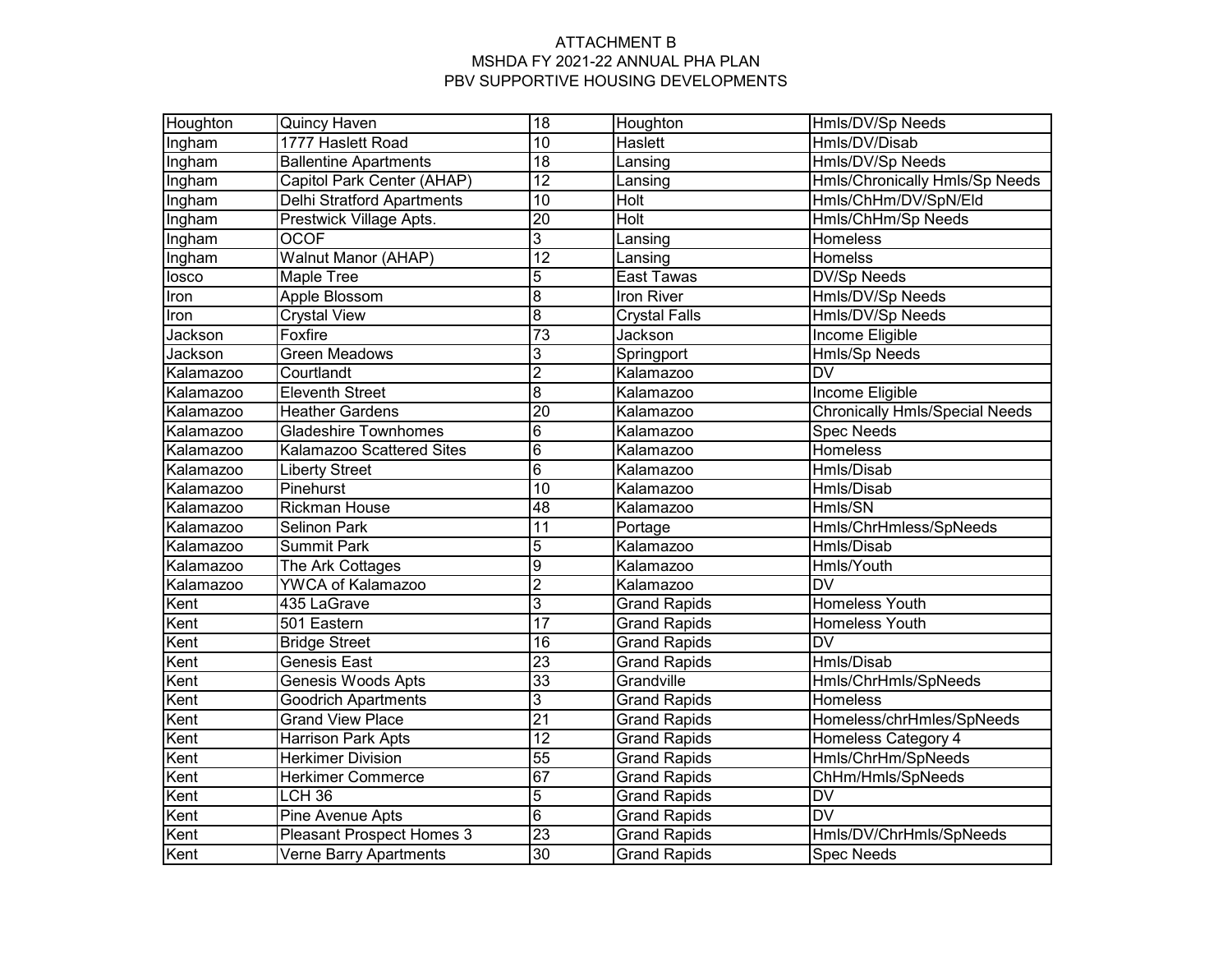| Lake       | The Oaks                              | 4               | <b>Baldwin</b>            | Homeless                          |
|------------|---------------------------------------|-----------------|---------------------------|-----------------------------------|
| Lapeer     | <b>Westwood Park Apts</b>             | 7               | Lapeer                    | Hmls/Disab                        |
| Lenawee    | Lenawee Hsg - Seventh Street          | $\overline{7}$  | Adrian                    | Hmls/Disab                        |
| Livingston | Venture, Inc. - Scattered Sites       | 7               | Livingston Co - scattered | Hmls/Disab                        |
| Macomb     | Erin Park (AHAP)                      | 17              | <b>East Point</b>         | Homeless                          |
| Macomb     | <b>Grafton Townhomes</b>              | 12              | <b>East Point</b>         | Hmls/ChrHols/SpNeeds              |
| Marquette  | <b>Grandview Marquette</b>            | 8               | Marquette                 | Hmls/ChrHols/SpNeeds              |
| Marquette  | Orianna Ridge                         | $\overline{20}$ | Marquette                 | Hmls/Disab                        |
| Marquette  | Lakeshore Heights Apts                | 3               | Ishpeming                 | Hmls/Sp Needs                     |
| Marquette  | Phelps Square                         | $\overline{8}$  | Ishpeming                 | Hmls/DV/ChrHmls/SpNeeds           |
| Mason      | 225 Ludington                         | $\overline{8}$  | Ludington                 | Hmls/ChrHols/SpNeeds              |
| Menominee  | Lloyd House                           | 4               | Menominee                 | $\overline{\mathsf{D}\mathsf{V}}$ |
| Monroe     | <b>Frenchtown Place</b>               | 16              | Monroe                    | IncElg/Elderly                    |
| Muskegon   | <b>Bethany Housing-Terrace Street</b> | $\overline{2}$  | Muskegon                  | Homeless                          |
| Muskegon   | Bethany Housing-Catawba Street        | 1               | Muskegon                  | Homeless                          |
| Muskegon   | <b>Bethany Housing-Larch Street</b>   | 1               | Muskegon Heights          | Homeless                          |
| Muskegon   | Lazarus Place WMT                     | 4               | Muskegon Heights          | <b>Chronic Homeless</b>           |
| Muskegon   | <b>Pine Grove Manor</b>               | $\overline{22}$ | Muskegon                  | IncElg/Elderly                    |
| Muskegon   | <b>Roosevelt Apartments</b>           | $\overline{25}$ | <b>Muskegon Heights</b>   | Homeless/SpNeeds                  |
| Newaygo    | The Pines                             | 4               | <b>White Cloud</b>        | Homeless                          |
| Oakland    | Coolidge Place (AHAP)                 | $\overline{6}$  | Oak Park                  | Hmls/ChHM/FUSE/Sp Needs           |
| Oakland    | <b>Jefferson Oaks</b>                 | $\overline{21}$ | Oak Park                  | Hmls/ChHm/Sp Needs                |
| Oakland    | <b>McDonnell Tower</b>                | $\overline{7}$  | Southfield                | IncElg/Eld or Disab               |
| Oakland    | On the Park                           | 59              | Troy                      | Income Eligible                   |
| Oakland    | <b>Palmer Pointe</b>                  | $\overline{9}$  | Pontiac                   | Hmls/HmlsYouth/SpNeeds            |
| Oakland    | Spring Lake Village                   | $\overline{25}$ | Pontiac                   | Hmls/Sp Needs                     |
| Oakland    | <b>Unity Park</b>                     | 8               | Pontiac                   | Hmls/Sp Needs                     |
| Oakland    | Unity Park II                         | $\overline{6}$  | Pontiac                   | Hmls/Sp Needs                     |
| Oakland    | Unity Park IV                         | $\overline{6}$  | Pontiac                   | Hmls/ChHm/Sp Needs                |
| Oakland    | Unity Park (AHAP)                     | $\overline{12}$ | Pontiac                   | Hmls/ChHm/Sp Needs                |
| Oceana     | <b>Barnett Station</b>                | $\overline{20}$ | Shelby                    | Hmls/DV/Sp Needs                  |
| Oceana     | <b>Woodland Place</b>                 | $\overline{12}$ | Hart                      | Hmls/Sp Needs                     |
| Ogemaw     | Southside II                          | 5               | West Branch               | Hmls/DV/Sp Needs                  |
| Osceola    | Springview Manor II                   | $\overline{6}$  | Evart                     | <b>DV</b>                         |
| Ottawa     | Ottawa County - Grand Haven           | 7               | <b>Grand Haven</b>        | <b>Spec Needs</b>                 |
| Ottawa     | Ottawa County - Holland               | 18              | Holland                   | <b>Spec Needs</b>                 |
| Ottawa     | Ottawa County - Zeeland               | 9               | Zeeland                   | <b>Spec Needs</b>                 |
| Ottawa     | Midtown Village - Senior              | 3               | Holland                   | Hmls/Elderly                      |
| Otsego     | Home Run                              | $\overline{4}$  | Gaylord                   | <b>Chronic Homeless</b>           |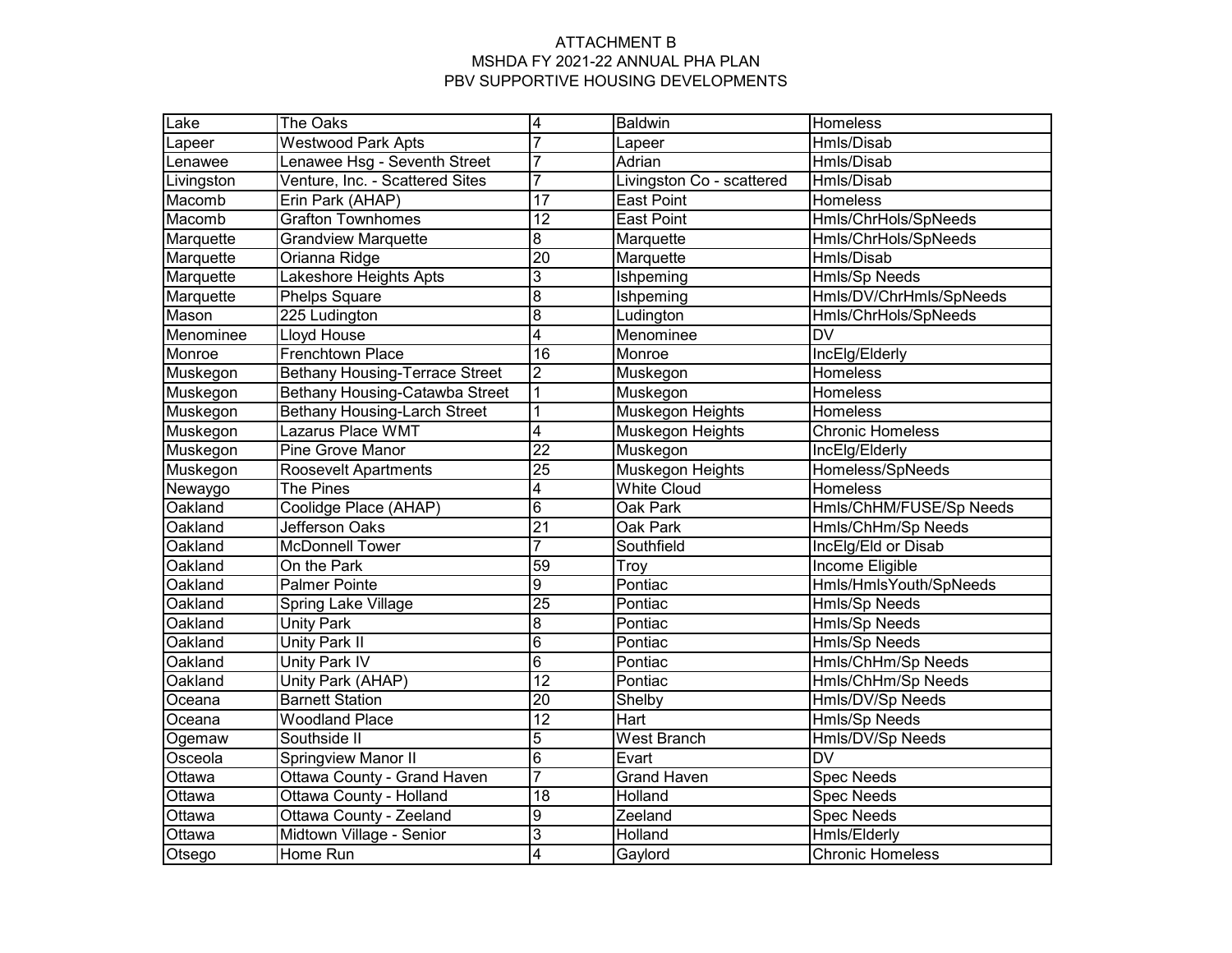| Otsego                 | <b>Northwind Apartments</b>             | $\overline{12}$ | Gaylord                     | Hmls/at Risk                      |
|------------------------|-----------------------------------------|-----------------|-----------------------------|-----------------------------------|
| Saginaw                | <b>Erwin Estates</b>                    | 10              | <b>Buena Vista Township</b> | Elderly                           |
| Saginaw                | South Saginaw II                        | 6               | Saginaw                     | Hmls/ChHm/Sp Needs                |
| Sanilac                | Sunrise Village                         | $\overline{11}$ | Sandusky                    | Elderly                           |
| St. Clair              | <b>Blue Water</b>                       | 42              | Port Huron                  | <b>Income Eligible</b>            |
| St. Joseph             | <b>Bristol Arms</b>                     | $\overline{3}$  | White Pigeon                | <b>Hmls/Sp Needs</b>              |
| Tuscola                | <b>Grandview Estates</b>                | $\overline{5}$  | Caro                        | Hmls/Sp Needs                     |
| $\overline{Van}$ Buren | Park Meadows                            | $\overline{10}$ | South Haven                 | <b>Spec Needs</b>                 |
| Van Buren              | Village Commons                         | 6               | Lawton                      | Hmls/Sp Needs/DV                  |
| Washtenaw              | 701 Miller                              | 4               | Ann Arbor                   | Hmles/Sp Needs                    |
| Washtenaw              | <b>Arbordale Apartments</b>             | 28              | Ann Arbor                   | Hmles/ChHm/Sp Needs               |
| Washtenaw              | Avalon                                  | 14              | Ann Arbor                   | Hmls/Disab                        |
| Washtenaw              | <b>Hamilton Crossing</b>                | $\overline{70}$ | Ann Arbor                   | Low Inc (Stip Settle Agrmt)       |
| Washtenaw              | Hickory Way Apts I (AHAP)               | 17              | Ann Arbor                   | <b>Hmles/Sp Needs/FUSE</b>        |
| Washtenaw              | Hickory Way Atps II (AHAP)              | $\overline{12}$ | Ann Arbor                   | <b>Hmles/Sp Needs/FUSE</b>        |
| Washtenaw              | <b>Pauline Apartments</b>               | 16              | <b>Ann Arbor</b>            | Hmls/ChHm/Sp Needs                |
| Wayne                  | Arthur Antisdel (formerly Cass Apts) 41 |                 | Detroit                     | Hmls/ChHm                         |
| Wayne                  | <b>Benjamin Manor Townhomes</b>         | $\overline{22}$ | <b>Highland Park</b>        | Hmls/ChHm/DV/Sp Needs             |
| Wayne                  | <b>Chalmer Square</b>                   | 5               | Detroit                     | <b>DV</b>                         |
| Wayne                  | <b>Charlotte Apts</b>                   | $\overline{27}$ | Detroit                     | <b>Hmls/Sp Needs</b>              |
| Wayne                  | <b>Clay Apts/The Sanctuary</b>          | 42              | Detroit                     | Hmls/ChHm/DV/Sp Needs             |
| Wayne                  | <b>Emerald Springs 1A</b>               | 8               | Detroit                     | Hmls/ChHm/DV/Sp Needs             |
| Wayne                  | <b>Emerald Springs 1B</b>               | $\overline{8}$  | Detroit                     | Hmls/ChHm/DV/Sp Needs             |
| Wayne                  | Glendale Buena Vista                    | $\overline{3}$  | <b>Highland Park</b>        | Income Eligible                   |
| Wayne                  | <b>Gray Street</b>                      | $\overline{24}$ | Detroit                     | Hmls/Sp Needs/DV                  |
| Wayne                  | <b>Highland Manor</b>                   | 4               | <b>Highland Park</b>        | Hmls/Sp Needs                     |
| Wayne                  | Joy West                                | 17              | Detroit                     | Income Eligible                   |
| Wayne                  | Lakewood Manor                          | 30              | Detroit                     | Hmls/Disab                        |
| Wayne                  | LaVogue Square Apts                     | 4               | <b>Detroit</b>              | $\overline{\mathsf{D}\mathsf{V}}$ |
| Wayne                  | Lincoln Park Lofts                      | $\overline{14}$ | Lincoln Park                | Hmls/Sp Needs                     |
| Wayne                  | <b>Mack Ashland</b>                     | 39              | Detroit                     | Hmls/DV/HmlsYouth                 |
| Wayne                  | Mack Ashland II                         | $\bf8$          | Detroit                     | Hmls/Chr Hmls/SpNeeds             |
| Wayne                  | <b>McKinstry Place</b>                  | $\overline{8}$  | Detroit                     | Hmls/ChHmls/SpNeeds               |
| Wayne                  | <b>New Center Commons</b>               | 12              | Detroit                     | <b>Spec Needs</b>                 |
| Wayne                  | New Center Square                       | 5               | Detroit                     | Hmls/SpNeeds                      |
| Wayne                  | <b>NSO Bell</b>                         | 145             | Detroit                     | Hmls/Chr Hmls                     |
| Wayne                  | NSO Bell - VASH PBV                     | $\overline{10}$ | Detroit                     | <b>Hmls/Chr Hmls</b>              |
| Wayne                  | Oakman Place                            | $\overline{10}$ | Detroit                     | Hmls/Youth                        |
| Wayne                  | On the River                            | 56              | Detroit                     | Income Eligible                   |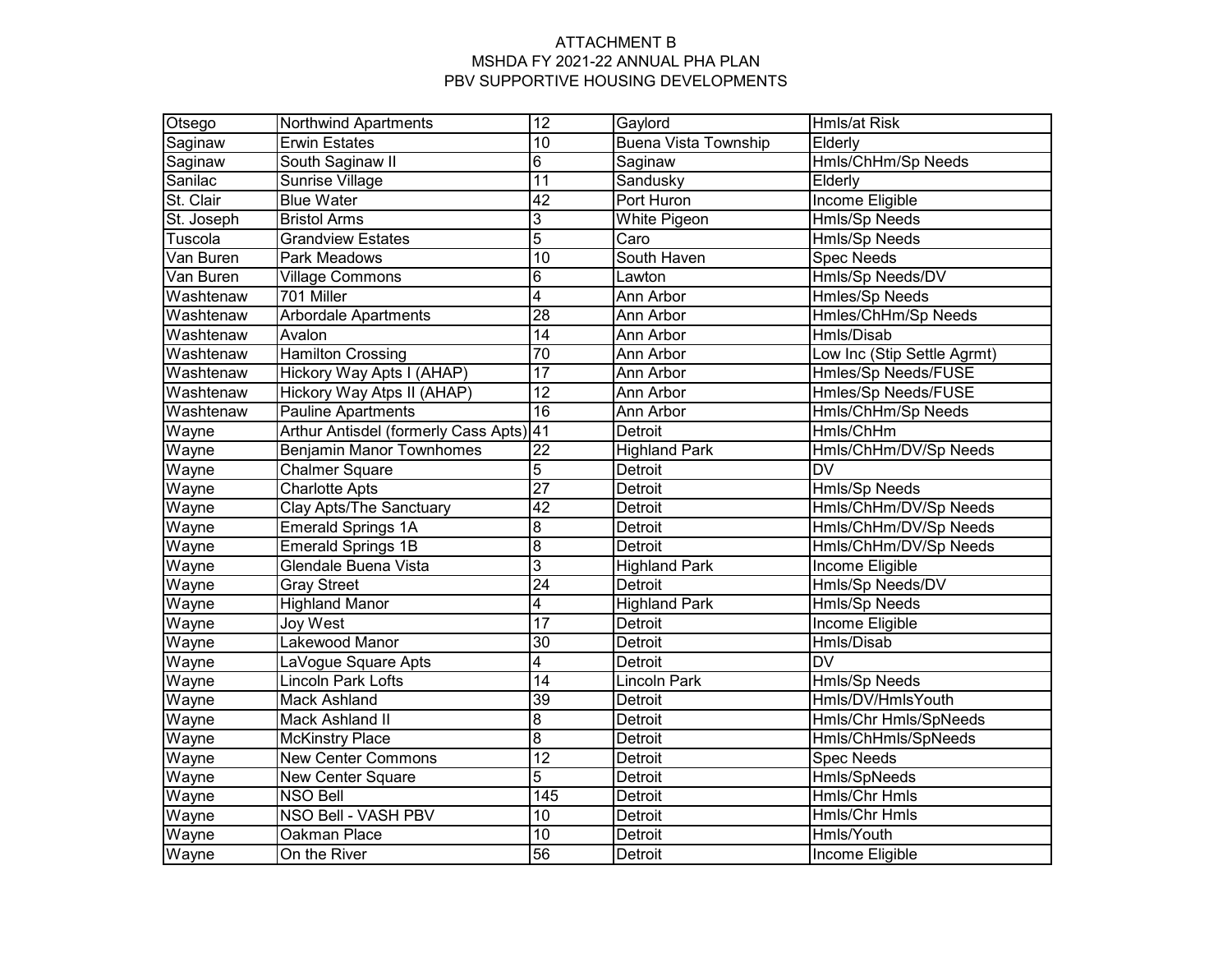| Wayne        | Palmer Park Square               | 21              | Detroit             | Hmls/Chr Hmls/DV             |
|--------------|----------------------------------|-----------------|---------------------|------------------------------|
| Wayne        | Penrose Village II               | 36              | Detroit             | Hmls/DV/HmlsYth/SpNeeds      |
| Wayne        | Peterboro                        | 58              | Detroit             | Hmls/Disab                   |
| Wayne        | Peterbor Arms (The) (AHAP)       | 38              | Detroit             | Homeless                     |
| Wayne        | Piquette Square                  | 125             | Detroit             | Hmls/Disab/Vets              |
| Wayne        | Piquette Square - VASH PBV       | 25              | Detroit             | Hmls/Disab/Vets              |
| Wayne        | Raupp Street                     | 24              | Melvindale          | Hmls/Disab                   |
| Wayne        | <b>REC Center (AHAP)</b>         | 34              | Detroit             | Homeless                     |
| Wayne        | Rivers Edge (AHAP)               | 32              | <b>Lincoln Park</b> | Homeless                     |
| Wayne        | <b>Rivertown Assisted Living</b> | 8               | Detroit             | <b>Elderly/Special Needs</b> |
| Wayne        | Rouge Woods                      | 8               | Detroit             | Hmls/Disab                   |
| Wayne        | <b>St Aubin Apartments</b>       | 48              | Detroit             | Hmls/Sp Needs/DV             |
| Wayne        | St. Rita Apartments              | $\overline{26}$ | Detroit             | Hmls/Chr/Special Needs       |
| Wayne        | <b>Sarah Garrett</b>             | $\overline{35}$ | <b>Hamtramck</b>    | <b>Plaintiff Class</b>       |
| Wayne        | <b>Scotten Park</b>              | 8               | Detroit             | Hmls/Sp Needs                |
| Wayne        | <b>Trumbull Crossing</b>         | 62              | Detroit             | <b>Income Eligible</b>       |
| Wayne        | Viewpointe/Medical Center        | 20              | Detroit             | Hmls/Sp Needs/Chr Hmls       |
| Wayne        | <b>Wildwood Apartments</b>       | 23              | Westland            | Hmls/Sp Needs/DV             |
| Wexford      | <b>Northland Meadows</b>         | 15              | Cadillac            | <b>Spec Needs</b>            |
|              |                                  |                 |                     |                              |
|              |                                  |                 |                     |                              |
| <b>TOTAL</b> |                                  | 3179            |                     |                              |
|              |                                  |                 |                     |                              |
|              |                                  |                 |                     |                              |
|              |                                  |                 |                     |                              |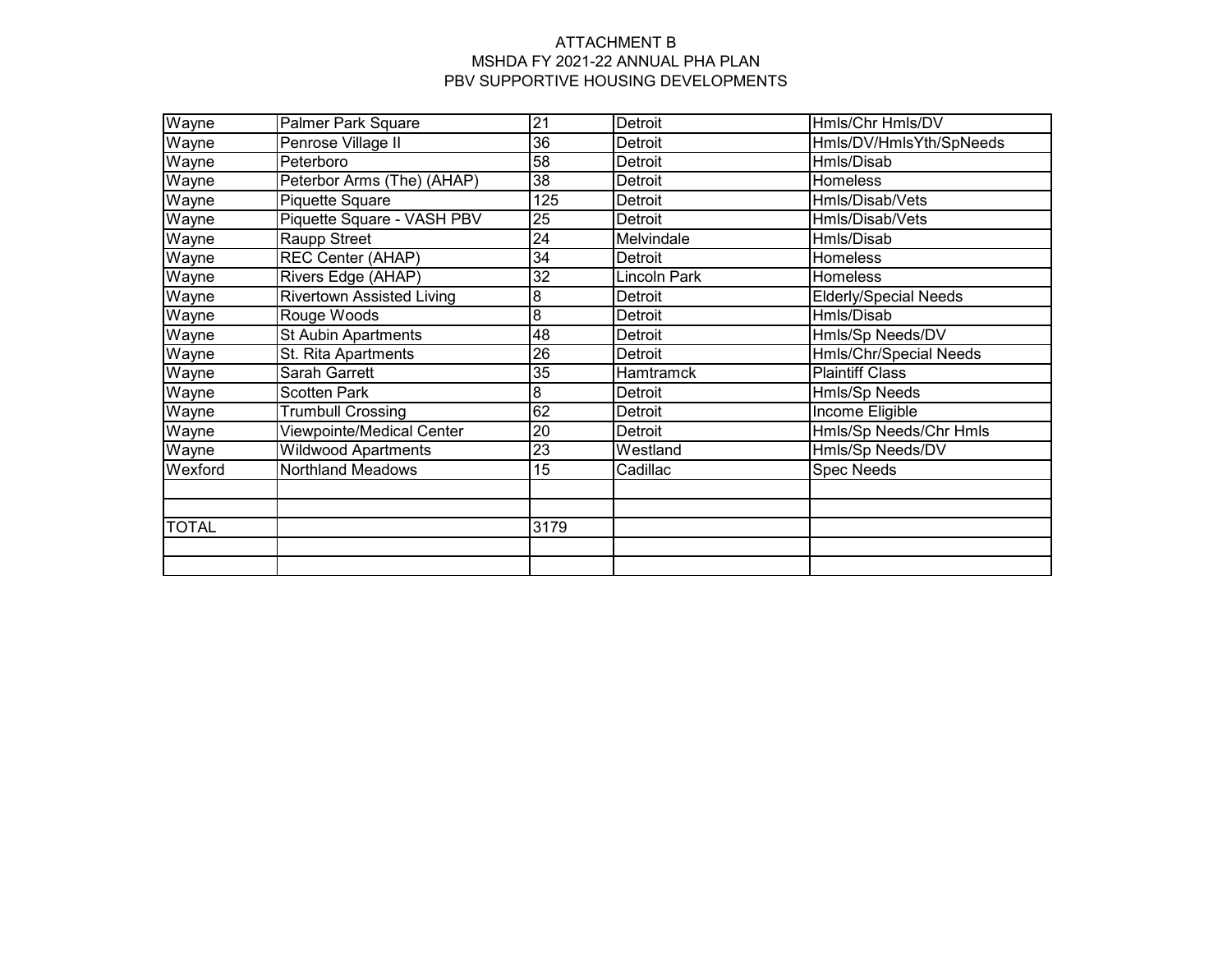#### ATTACHMENT B MSHDA FY 2021-22 ANNUAL PHA PLAN RAD/PBV DEVELOPMENTS

| <b>County</b> | <b>Development Name</b>  | <b>PBV Units City</b> |                                 | <b>Target Population</b> |
|---------------|--------------------------|-----------------------|---------------------------------|--------------------------|
| Allegan       | <b>Meadow Lanes</b>      | 60                    | Holland                         | Income Eligible          |
| Bay           | <b>Tradewinds</b>        | 59                    | Essexville                      | Income Eligible          |
| Berrien       | Country View I           | 7                     | <b>Benton Harbor</b>            | Income Eligible          |
| Berrien       | Metea Court              | 55                    | <b>Buchanan</b>                 | IncElg/Eld or Disab      |
| Calhoun       | Oak Meadows              | 18                    | Albion                          | Income Eligible          |
| Calhoun       | <b>Liberty Commons</b>   | 19                    | <b>Battle Creek</b>             | <b>Income Eligible</b>   |
| losco County  | Aldersgate I             | 71                    | Oscoda                          | Income Eligible          |
| Jackson       | Foxfire                  | 70                    | Jackson                         | <b>Income Eligible</b>   |
| Lenawaee      | Carriage House           | 9                     | Adrian                          | <b>Income Eligible</b>   |
| Monroe        | Frenchtown Place         | 100                   | Monroe                          | IncElg/Elderly           |
| Muskegon      | <b>Pine Grove Manor</b>  | 124                   | Muskegon                        | IncElg/Elderly           |
| Muskegon      | Wells Villa              | $\overline{21}$       | Muskegon                        | <b>Income Eligible</b>   |
| Oakland       | <b>McDonnell Tower</b>   | 137                   | Southfield                      | IncElg/Eld or Disab      |
| Oakland       | Village Creek Manor      | 12                    | Lake Orion                      | IncElg/Eld or Disab      |
| Oakland       | <b>Madison Tower</b>     | 49                    | Madison Heights Income Eligible |                          |
| St. Clair     | <b>Blue Water</b>        | $\overline{32}$       | Port Huron                      | Income Eligible          |
| Wayne         | <b>Bella Vista Glen</b>  | 138                   | <b>Highland Park</b>            | Inc Elg/Eld or Disab     |
| Wayne         | Glendale Buena Vista     | 75                    | <b>Highland Park</b>            | Income Eligible          |
| Wayne         | Joy West                 | 57                    | Detroit                         | Income Eligible          |
| Wayne         | St. Antoine Gardens      | $\overline{17}$       | Detroit                         | Income Eligible          |
| Wayne         | <b>Trumbull Crossing</b> | 76                    | Detroit                         | Income Eligible          |
| Wayne         | <b>Wayne Tower</b>       | 22                    | Wayne                           | Income Eligible          |
|               |                          |                       |                                 |                          |
|               |                          |                       |                                 |                          |
| <b>TOTAL</b>  |                          | 1228                  |                                 |                          |
|               |                          |                       |                                 |                          |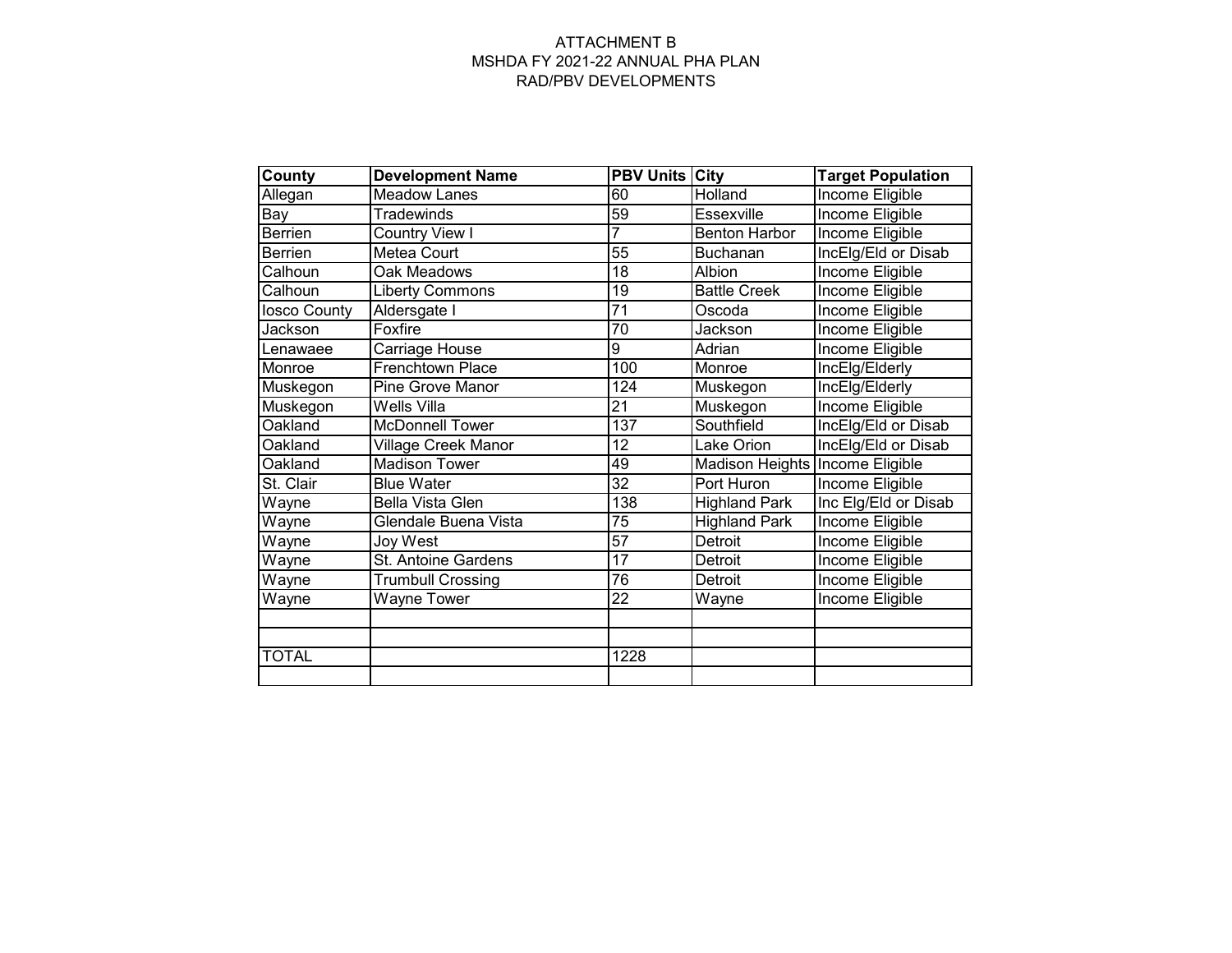# ATTACHMENT B MSHDA FY 2021-22 ANNUAL PHA PLAN AT-RISK PBV DEVELOPMENTS

| <b>County</b> | Development Name       | <b>IPBV Units</b> | City    | <b>Target Population</b> |
|---------------|------------------------|-------------------|---------|--------------------------|
| Midland       | <b>Cleveland Manor</b> | 51                | Midland | Elderly/Income Eligible  |
| Wayne         | Thompson Tower         | 34                | Inkster | Income Eligible          |
|               |                        |                   |         |                          |
| <b>ITOTAL</b> |                        | 85                |         |                          |